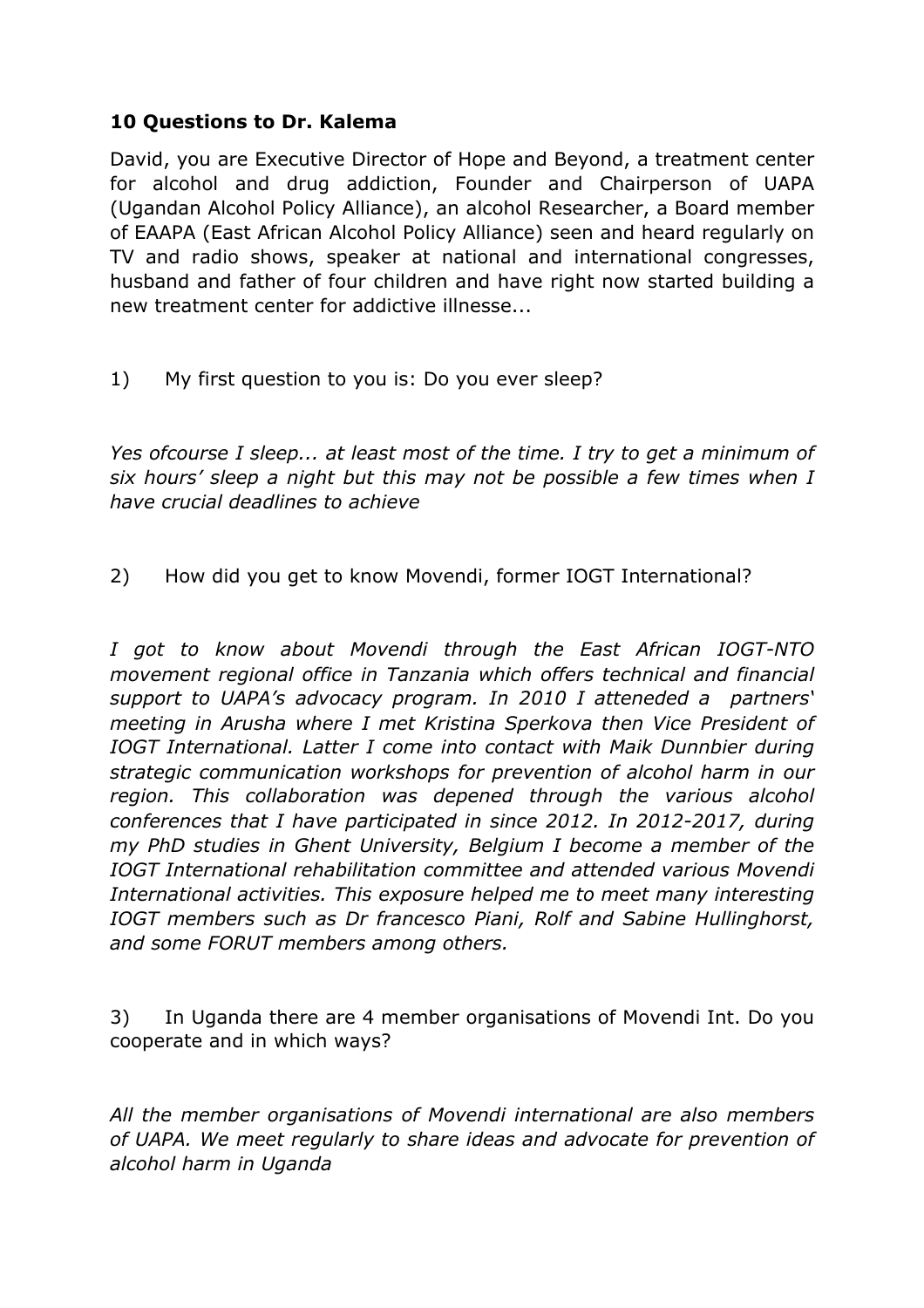4) What do you think about the collaboration with FORUT?

*I am very proud of the partnership Hope and Beyond (HaB) shares with FORUT which I think is a result of our affiliation to Movendi International. FORUT is a reliable partner and an invaluable contributor to the realization of our dreams. I came into contact with FORUT members in 2016 and since then, our collaboration has been growing in strength and have managed to achieve various results including expanding our interventions. For example in our collaboration we managed to extend our Alcohol Use Disorders (AUD) treatment services to the poor and vulnerable people and together we have embarked on constructing a public mental health facility and an addiction treatment center of Excellency in Uganda.* 

5) What was your personal motivation to get involved in alcohol and drug rehabilitation?

*During my earlier years, I lived with a parent (an Auntie) who was using alcohol and later died of liver complications. She was a nice person when sober but very problematic whenever she drunk alcohol. For the period I was with her, I witnessed and many times experienced the harm that alcohol does to a family. Because of her drinking, I resented alcohol as a child and looked out for an opportunity to prevent alcohol related suffering in other families. In HaB I feel that my dream for helping in preventing alcohol harm in our society is being fulfilled.*

6) If you weren't what else would you be doing today?

*I love football very much. It used to be one of the stress relieving moments of my childhood. I had to give up a promising football refereeing carrier to concentrate on research and treatment of AUD. I think by now I would be an international football referee. or*

*I also used to engage in political leadership right from my early school years. I think I would be a politician, perhaps a Member of Parliament as some of my contemporaries are right now.*

7) If you had the chance to change something in your past, what would it be?